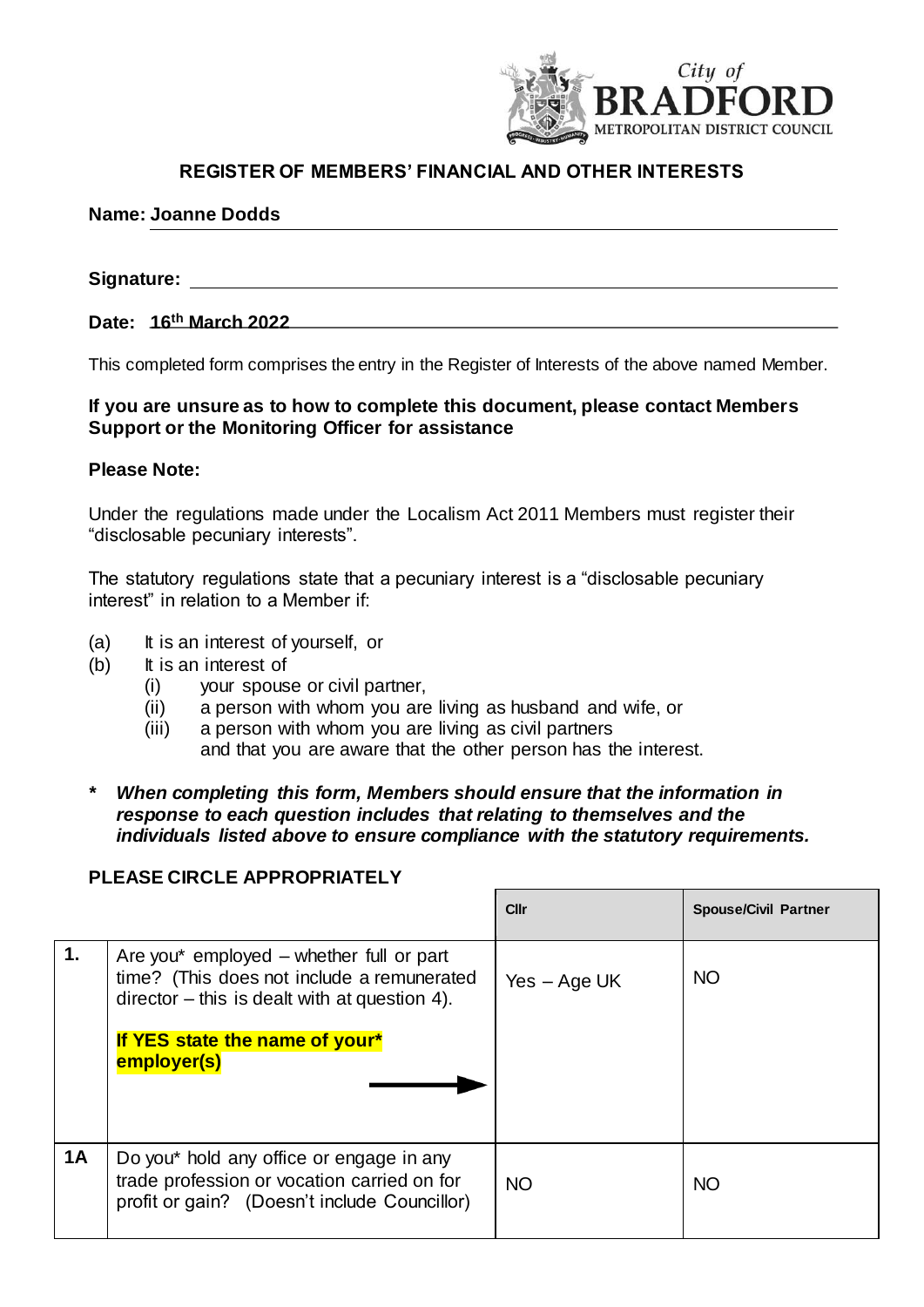|    |                                                                                                                                                                                                                                                          | <b>Cllr</b>                              | <b>Spouse/Civil Partner</b> |
|----|----------------------------------------------------------------------------------------------------------------------------------------------------------------------------------------------------------------------------------------------------------|------------------------------------------|-----------------------------|
| 2. | Are you* self employed or do you* run a<br>business?<br>If YES state the name of the business(es)                                                                                                                                                        | <b>NO</b>                                | <b>NO</b>                   |
| 3. | Are you* a partner in any business?<br>If YES state the name of the business(es)                                                                                                                                                                         | <b>NO</b>                                | <b>NO</b>                   |
| 4. | Are you* a remunerated** director of a<br>company?<br>If YES state the name of your*<br>company/companies.<br>"remunerated" means that you* receive<br>payment, services, goods or other<br>benefits from the company other than<br>authorised expenses. | <b>NO</b>                                | <b>NO</b>                   |
| 5. | Has any person or body made a payment or<br>provided any other financial benefit to you*<br>in respect of your* election expenses?<br>If YES please provide details.                                                                                     | <b>YES</b><br>The Labour Party<br>Unison | <b>NO</b>                   |

 $\overline{\phantom{a}}$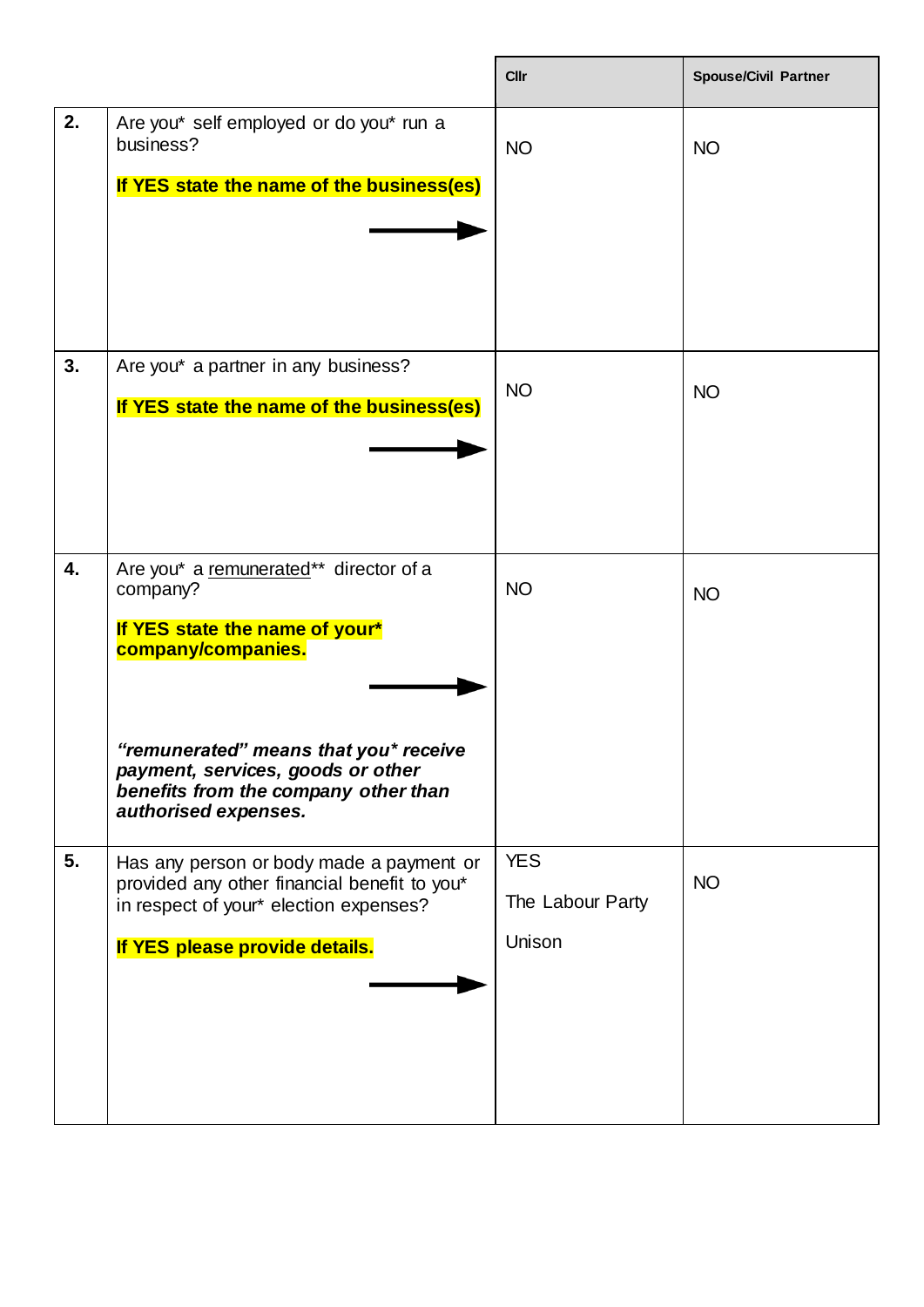|    |                                                                                                                                                                                                                                                                                                                                                                                                                                                                                                                                                                                                                                                                                                                                                                                                                                                                                                                                                               | <b>Cllr</b>                                                                                                                                                                                                                                             | <b>Spouse/Civil Partner</b> |
|----|---------------------------------------------------------------------------------------------------------------------------------------------------------------------------------------------------------------------------------------------------------------------------------------------------------------------------------------------------------------------------------------------------------------------------------------------------------------------------------------------------------------------------------------------------------------------------------------------------------------------------------------------------------------------------------------------------------------------------------------------------------------------------------------------------------------------------------------------------------------------------------------------------------------------------------------------------------------|---------------------------------------------------------------------------------------------------------------------------------------------------------------------------------------------------------------------------------------------------------|-----------------------------|
| 6. | Do you* have a beneficial interest in a class<br>of securities of a corporate body that has a<br>place of business in the Council's area that<br>exceeds the nominal value of £25,000 or<br>1/100 of the total issued shared capital of<br>that body? (or 1/100 of the total share<br>capital of a class of shares in that body?)<br>(If you* own shares or other form of equity in a<br>company or other body which has a place of business<br>within the authority's area, you* will need to consider<br>whether the interest is to be included. Identify the<br>nominal value; this is the amount of shares indicated<br>on the certificate, not the market value. If this exceeds<br>£25,000, you* need to register the name of the company<br>or body. If this is less than £25,000 but your* holding is<br>more than 1% of the total issued share capital, you*<br>need to register the name of the company or body)?<br>If YES please provide details. | <b>NO</b>                                                                                                                                                                                                                                               | <b>NO</b>                   |
| 7. | Do you* have a beneficial interest in any<br>land in the Council's area?<br>(Please provide details of any land in the Bradford<br>District in which you* have a beneficial interest<br>that is, in which you* have some proprietary<br>interest for your* own benefit). You* should give<br>the address or a brief description to identify it.<br>You* should include your* HOME ADDRESS<br>under this heading as owner, lessee or tenant.<br>This includes joint owners, lessees or tenants.<br>This would also include Council tenancies).<br>You* should also include any property from which<br>you* receive rent, or of which you* are a<br>mortgagee.<br>"Land" includes any buildings or parts of<br>buildings.<br>If YES please provide the address(es) or<br>other description(s) of any land interest.                                                                                                                                             | <b>YES</b><br>(Include home address<br>in this section)<br>All addresses and<br>property details have<br>been omitted from this<br>version but are available<br>on the original Register<br>of Interests held by<br>Members Support Unit,<br>City Hall. | <b>YES</b>                  |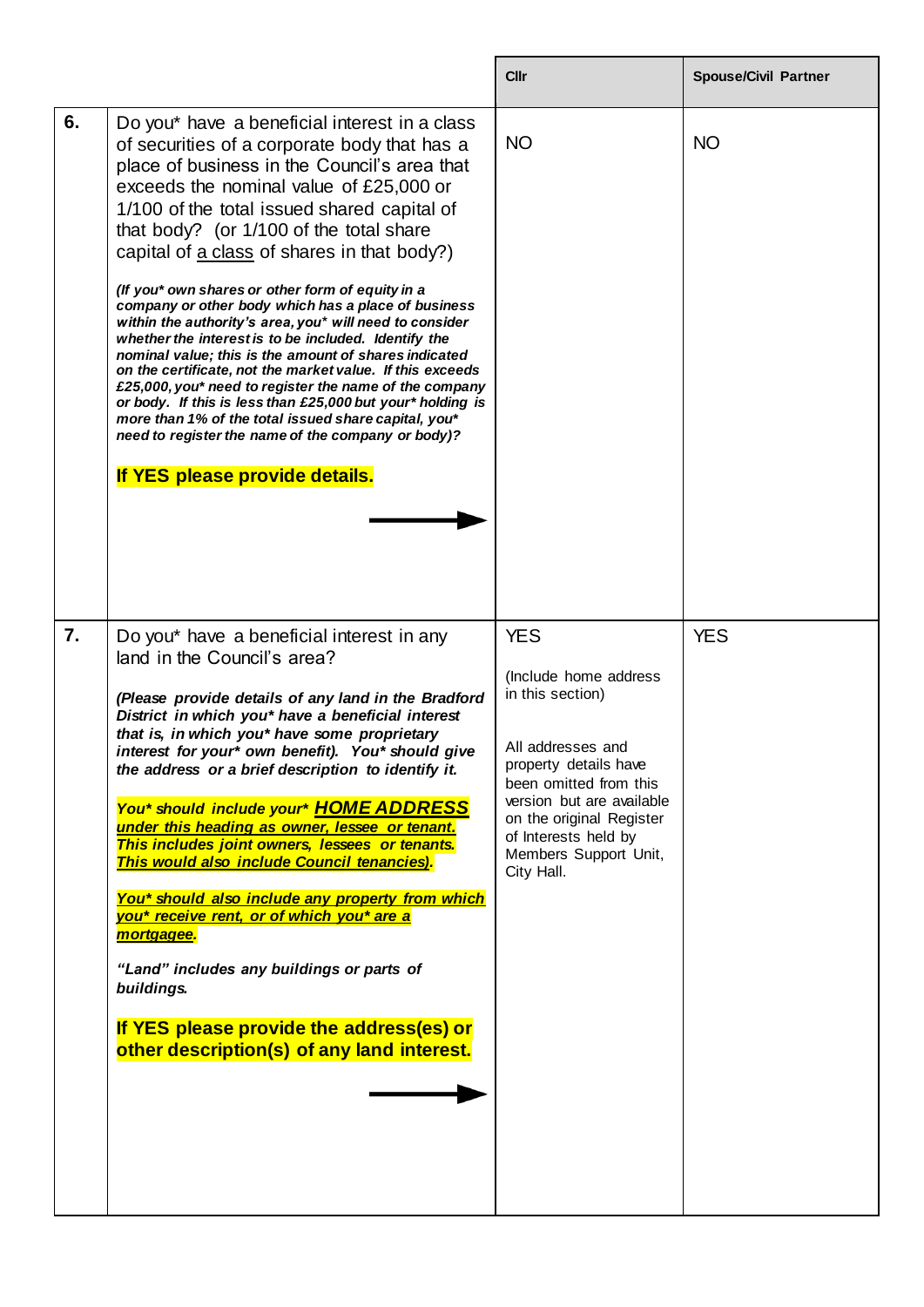|     |                                                                                                                                                                                                                                                                                                                                                                                                  | <b>Cllr</b>                            | <b>Spouse/Civil Partner</b> |
|-----|--------------------------------------------------------------------------------------------------------------------------------------------------------------------------------------------------------------------------------------------------------------------------------------------------------------------------------------------------------------------------------------------------|----------------------------------------|-----------------------------|
| 8.  | Do you* have a licence (alone or with<br>others) to occupy any land in the Council's<br>area for 28 days or longer?<br>(This includes grazing agreements, allotments,<br>garage licences and other short term<br>arrangements to use your* authority's land or<br>property).<br>If YES please provide the address(es) or<br>other description(s) of the land.                                    | <b>NO</b>                              | <b>NO</b>                   |
| 9.  | Are you* a member of or part of any body to<br>which you* have been appointed by the<br>Council as its representative?<br>(See list provided by Member Support)<br>(Include statutory boards (e.g. Police, Fire and<br>Transport), housing trusts, local organisations,<br>charities, local authority associations etc).<br>If YES please provide details of these<br>bodies.                    | <b>YES</b><br>The Cathedral<br>Council | <b>NO</b>                   |
| 9.1 | Are you* in a position of control or<br>management in any of the bodies listed<br>above?<br>If YES please provide details.                                                                                                                                                                                                                                                                       | ΝO                                     |                             |
| 9.2 | Do any of the bodies listed in question 9.1<br>above have any contracts with the Council<br>for goods, services or works?<br>(A contract is normally written and includes any<br>agreement or arrangement for the supply of<br>goods or services or for undertaking any work for<br>your* Council)<br>If YES please provide details of the body<br>and the goods, services or works<br>provided. | <b>NOT KNOWN</b>                       |                             |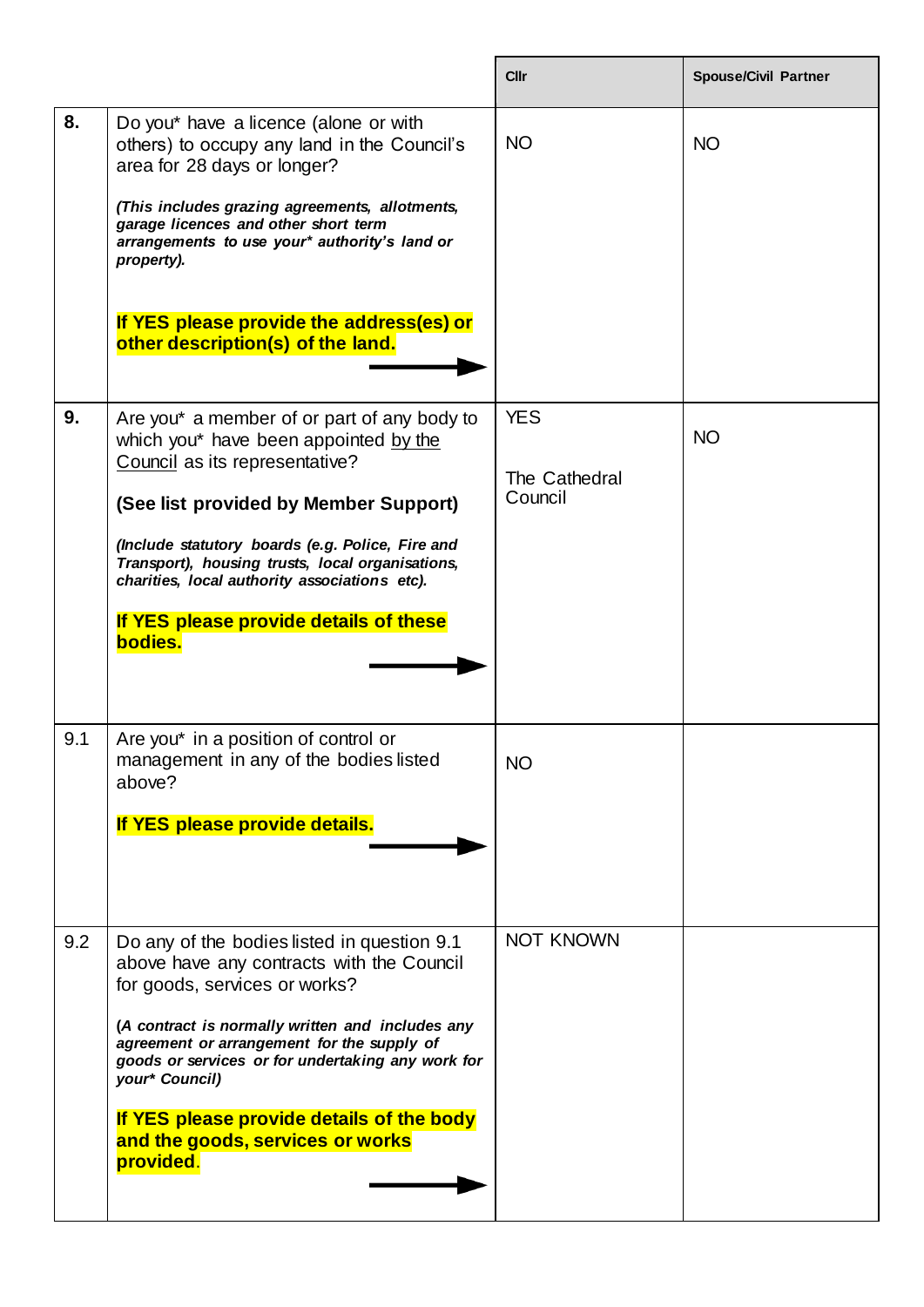|     |                                                                                                                                                                                                                                                                                                                                                                                                                     | <b>Cllr</b>                                                                                                                                                      | <b>Spouse/Civil Partner</b>                                                                                                                                                                                      |
|-----|---------------------------------------------------------------------------------------------------------------------------------------------------------------------------------------------------------------------------------------------------------------------------------------------------------------------------------------------------------------------------------------------------------------------|------------------------------------------------------------------------------------------------------------------------------------------------------------------|------------------------------------------------------------------------------------------------------------------------------------------------------------------------------------------------------------------|
| 9.3 | Do any of the bodies listed in question 9.1<br>above have a tenancy agreement for any<br>land where the Council is the landlord?<br>If YES please provide the address(es) or<br>description(s) of any such land.                                                                                                                                                                                                    | <b>NOT KNOWN</b>                                                                                                                                                 |                                                                                                                                                                                                                  |
| 10. | Are you* a member of or part of any public<br>authority or body exercising functions of a<br>public nature?<br>(Include statutory consumer bodies, health<br>authority bodies).<br>If YES please provide details of these<br>bodies.                                                                                                                                                                                | <b>YES</b><br><b>NO</b>                                                                                                                                          | <b>YES</b><br><b>NO</b>                                                                                                                                                                                          |
| 11  | Are you* a member of or part of any body<br>that undertakes charitable purposes?<br>(Include charities of which you* are a member<br>(e.g. RSPCA, NSPCC etc). Membership of a<br>charity would include where you* pay a<br>membership fee, or have voting rights at a<br>meeting of the charity, or you* receive a regular<br>newsletter or other publication.<br>If YES please provide details of these<br>bodies. | <b>YES</b><br>Friends of<br><b>Brackenhill Park</b><br>CAP<br><b>English Heritage</b><br><b>CAMRA</b><br>Cornerstone Church<br><b>Credit Union</b><br><b>UCB</b> | <b>YES</b><br>Friends of<br><b>Brackenhill Park</b><br>34th Bradford South<br><b>Scouts</b><br>English Heritage<br><b>CAMRA</b><br>Cornerstone Church<br>Bradford Cathedral -<br>volunteer<br>Emmaus - Volunteer |
| 12. | Are you* a member of or part of any body<br>whose principal purpose includes the<br>influence of public opinion?<br>(Include political parties, lobby groups and<br>pressure groups).<br>If YES please provide details of these<br>bodies.                                                                                                                                                                          | <b>YES</b><br>The Labour Party                                                                                                                                   |                                                                                                                                                                                                                  |
| 13. | Are you* a member of any trade union or<br>professional association?<br>(Include all trade unions and professional<br>association of which you* are a member).<br>If YES please provide details of these<br>bodies.                                                                                                                                                                                                 | <b>YES</b><br>Unison<br>Co-op Party                                                                                                                              |                                                                                                                                                                                                                  |